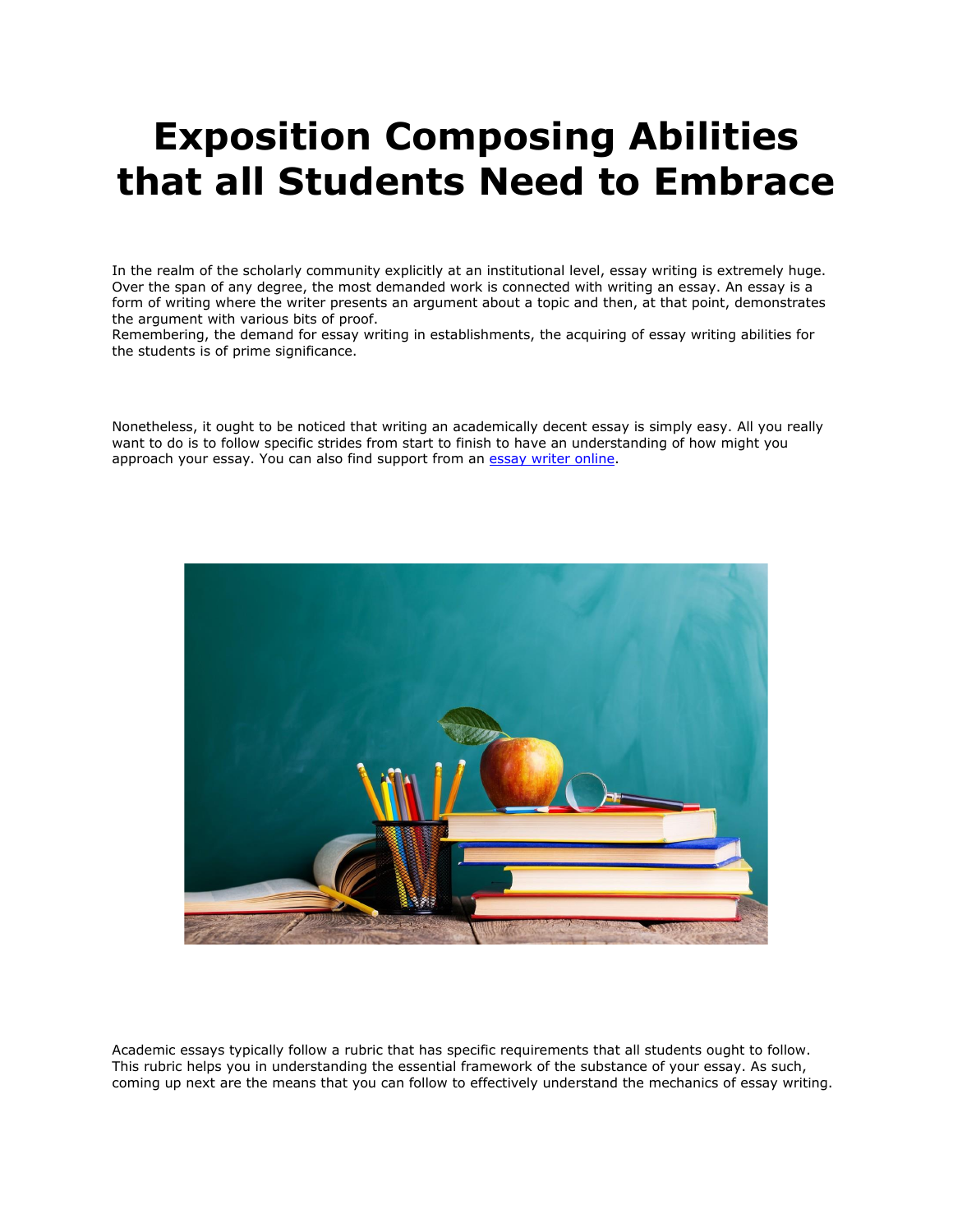These means are partitioned into two classifications that cover the abilities of forming right essay structure and appropriate substance of the essay.

### **Tracking down a Topic**

The initial step to follow before writing an essay is to observe a topic that you need to deal with. The determination of topic can be from your space of interest, from any new cultural occasion or your educator can give you the topic to deal with. Presently, there are sure measures for the topic , like it ought to have an adequate number of applicable bits of proof to help it. It will save you from the future disappointment of not tracking down the information

Remember, you can ask an [essay writing service](https://www.myperfectpaper.net/) firm to provide you with a rundown of valid errand assuming you are looking for yet can't track down an ideal topic for your essay

#### **Making a Psyche Guide**

Since you have chosen a topic of interest, you really want to write down what you definitely have any familiarity with the topic. This progression is helpful because through this progression you sort of dissect your essential understanding connected with the topic. Assuming you know nothing about the topic yet at the same time need to chip away at it, then, at that point, through this progression you will understand that you need to begin without any preparation for writing an essay on the topic.

#### **Fostering an Outline**

With the fundamental understanding of the topic, a higher level is that you want to conclude what you need to write in the essay. For this purpose, make an outline of significant focuses to be incorporated. Assuming you didn't have an earlier understanding, you can look for the accessible information online and see that what the current conversation about the topic is. From that point onward, you will actually want to find the bearing of the substance of the essay.

#### **Making an Argument**

This is the main advance of essay writing abilities because it characterizes the manner in which you are introducing the essay. For suggesting a case, you really want to take a position against or for the topic that you chose or is given to you by your instructor. Subsequent to choosing the position, offer an argumentative expression from the information. It covers the justification for why you chose a particular position. This argument ought to be likely so some other individual can debate against your situation also.

### **Tracking down the Proof**

This progression expects you to research the premises that you have introduced with regards to your position in the essay so you can track down proof The ability of observing the proof from online assets includes the utilization of right keywords in the source with the goal that you get the pertinent information. The propensity for distinguishing the right factors for your essay is extremely fundamental in fostering these keywords.

These are the essential abilities that you ought to adopt for fostering a fundamental design of your essay as far as topic. Later the understanding fundamental format of the essay, you want to focus on the abilities that are needed to transform this design into a composed essay. Thusly, being an [essay writer,](https://www.myperfectwords.com/) you need to adhere to specific rules.